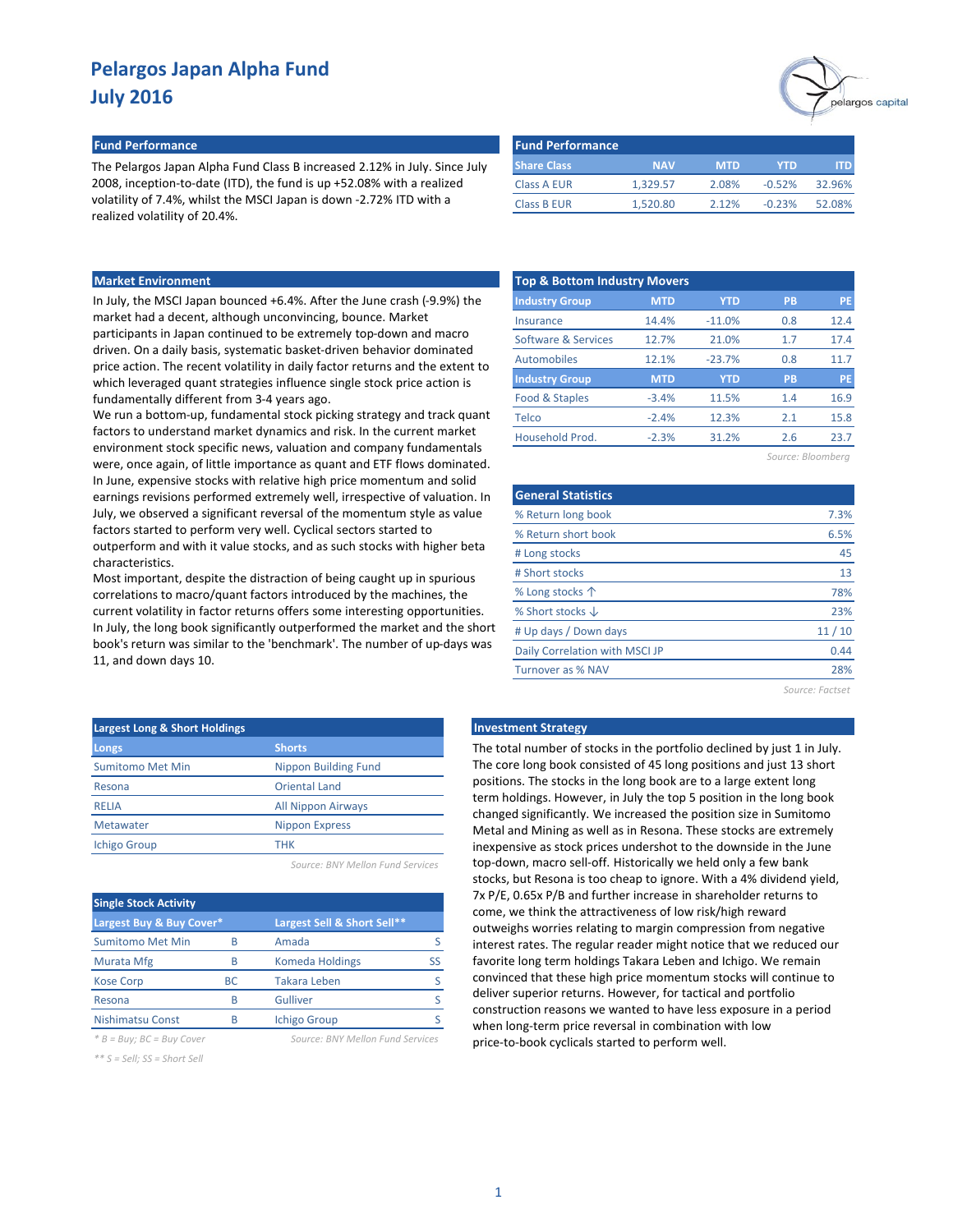#### **Investment Strategy**

Our multi-year long position Ryosan showed stellar returns last month, the stock price appreciated +31%. The company announced a 10bn JPY buyback, whilst its market capitalization is only 90bn JPY. Furthermore, the company announced to pay a special dividend and to increase the regular dividend. With investor sentiment depressed, this news was welcomed with the biggest jump in Ryosan's stock price since 1987.

The other cash rich companies, Hitachi High Tech, Melco and Tokyo Ohka showed equally strong returns. Tokyo Ohka's stock price, which can be rather volatile, jumped 23% in July. Hitachi High Tech appreciated 27% and Melco jumped a whopping 40%. What a difference just one month can make. Melco announced a buy back of 15% of its outstanding shares and Hitachi High Tech reported very strong numbers. High conviction long position Metawater finally started to deliver. In prior editions, we have outlined how orders were pushed out from last fiscal year into this fiscal year due to regulatory changes. This issue has finally been resolved and visibility of the earnings growth trajectory is better understood after the recent earnings announcement.

The top 5 losers are a mixture of 3 shorts and 2 long positions. The low beta REIT index did not participate in the July rally and more illiquid names such as Ichigo Hotel REIT were even down for the month. The losses in the shorts THK (+18%) and Kose (+11%) were due to short term price reversals as THK declined -17% and Kose -14% in the prior month.









*Source: Factset\**



| <b>Top Gainers &amp; Losers</b> |  |        |                          |   |         |  |  |  |  |  |  |
|---------------------------------|--|--------|--------------------------|---|---------|--|--|--|--|--|--|
| <b>Gainers</b>                  |  | $CTR*$ | <b>Losers</b>            |   | $CTR*$  |  |  |  |  |  |  |
| Ryosan                          |  | 0.8%   | тнк                      | ς | $-0.4%$ |  |  |  |  |  |  |
| Hitachi HT                      |  | 0.7%   | <b>Ichigo Hotel REIT</b> |   | $-0.3%$ |  |  |  |  |  |  |
| Melco                           |  | 0.6%   | <b>Nippon Express</b>    | S | $-0.3%$ |  |  |  |  |  |  |
| Metawater                       |  | 0.5%   | RELIA                    |   | $-0.3%$ |  |  |  |  |  |  |
| <b>Tokyo Ohka</b>               |  | 0.4%   | <b>Kose Corp</b>         |   | $-0.2%$ |  |  |  |  |  |  |

*\*CTR = Contribution Source: Factset*





On a daily basis we track a number of style factors based on our proprietary quant model. This helps us to detect dislocation within the market. In addition, it helps our understanding of style trends and investor's behavior in Japan.

As bad as value performed in June, July saw one of the largest reversals on record. The volatility in the value factor was extreme for every underlying factor.

The best performing factor was EV/EBITDA followed by price-to-earnings (P/E) and price-to-book (P/B). Dividend Yield as a style bounced only 3.3% after declining -5.1% in a risk off month.

The P/E of the long book is 14.7x compared to 20.4x for the short book. The EV/EBITDA of the long book is 7.3x compared to 9.8x for the short book. The dividend yield of the long book is 2.4% compared to 1.9% in the short book.

The weighted average P/B of the long book is 1.4x compared to 1.8x for the short book. Our circle of competence, our fundamentally restricted investment universe, includes only a few financials. Our own investment universe has a median P/B of 1.2x and average P/B of 1.6x, largely due to our limited interest in banks, what are currently very inexpensive stocks.

The price momentum exposure has increased somewhat. On a 9-month basis, the long book is down -2.2% and the short book -7.2%.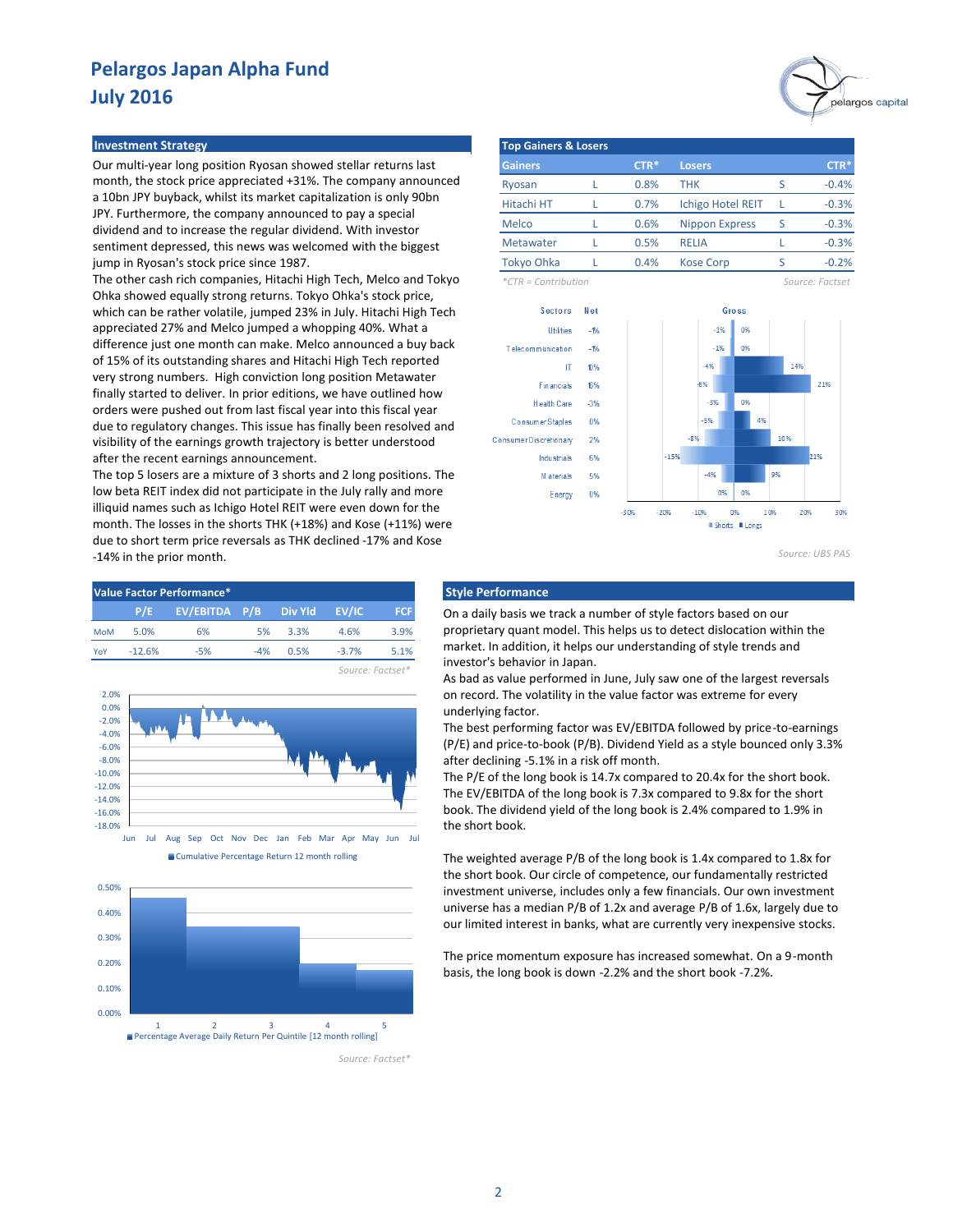# pelargos capital

### **Risk Measurement and Management**

The chart below shows the rolling 12-month net and gross exposure for the fund. The exposures are shown as 10 (trading) days moving averages. At the end of July the gross exposure stood at 127%, the delta adjusted gross exposure was 150%. The net exposure stood at 44%. Including the long Nikkei225 put option strike 16500, the delta adjusted net exposure stood at much lower 29%. The REIT exposure, consisting of Ichigo Hotel, Ichigo Office, Kenedix Office, Kenedix Retail, Takara Leben Infrastructure Fund amounted to 8.7%.

The ex-ante volatility based on daily data was 8.3% with an ex-ante beta of 0.2. Because of the elevated spot volatility, short-term ex-ante volatility measure is significantly higher. Based on 5 year monthly data the ex-ante volatility is 6.7%.



*Source: BNY Mellon Fund Services\* Source: GS and Nomura*

| <b>Fund Overview</b>   |         |                 |
|------------------------|---------|-----------------|
|                        | Long    | <b>Short</b>    |
| Price to Earnings (PE) | 14.7    | 20.4            |
| <b>EV/EBITDA</b>       | 7.3     | 9.8             |
| Price to Book (PB)     | 1.4     | 1.8             |
| <b>Dividend Yield</b>  | 2.4     | 1.9             |
| EV/IC                  | 0.9     | 1.7             |
| 1 month momentum       | 9.6     | 4.8             |
| 6 month momentum       | 1.8     | $-6.5$          |
| 9 month momentum       | $-2.2$  | $-7.2$          |
| Earnings momentum (1M) | $-11.8$ | $-10.2$         |
| Earnings momentum (3M) | $-5.2$  | $-3.3$          |
| <b>CFROI</b>           | 7.1%    | 9.0%            |
| Cash/MarketValue       | 35.1%   | 23.7%           |
|                        |         | Source: Factset |
| <b>Style Exposure</b>  |         |                 |
|                        | Long    | <b>Short</b>    |
| <b>Beta</b>            | 0.85    | 0.83            |

*Source: UBS PAS*

19.0% 48%

| <b>Risk Statistics Delta Adjusted</b>     |      |
|-------------------------------------------|------|
| Volatility (ex-ante; 3 months daily data) | 8.3% |
| Volatility (ex-ante; 5yr monthly data)    | 6.7% |
| Var (99%, 5 days)                         | 1.7% |
| Beta (ex-ante)                            |      |

-3% 19.4%

#### **Outlook**

#### *Strategic Framework - Outlook 2nd half of 2016*

During the first half of 2016 we operated under the assumption of a cyclical bear market. The three year bull run completed in August 2015. We argued for a cyclical bear market due to tightening conditions in global dollar liquidity. We correctly anticipated that the FED would not be able to normalize interest rates, because it is built on the faulty assumption of a self-sustaining US economic growth cycle. This thesis has materialized to a large extent and Japanese equities had the deepest correction since the global financial crisis, correcting 30% peak-to-through. In June, we witnessed a full fledged panic with Japanese equities in free fall and broad based capitulation . Our strategy is contrarian in nature , thus buying cheap assets and shorting overpriced assets. Every once in a while 'mister market' is handing out gifts for those willing to go against the crowd and those who have the patience to hold them for a prolonged period. Easier said than done, the market is far from acting 'rationally' and although 80% of the time assets are efficiently priced, certainly at this moment in time, market participants are highly distracted by non-fundamental issues. Dislocation within the market is at multi-decade highs and the potential alpha source an obvious one. However, price action remains tightly correlated to currency moves and swings in liquidity conditions. The BOJ's inaction is partly excusable as the last two interventions had adverse reactions. However, investors realize that the Kuroda-put is increasingly ineffective, which only heightens investors' anxiety .That said, Kuroda and Draghi are marginal players, it is all about the trajectory of the US dollar and Yellen's confidence in her forecast. The Yellen Fed has missed its forecasts every single year for the past 5 years, every time overestimating growth by a substantial margin. In our opinion a rate hike remains unlikely this year and a weaker US dollar our base case scenario.

Volatility Debt-to-equity

*Tactical assessment* - monthly outlook

In July the broader index continued with rather soft price action and attempted to re-test the June lows. As world equity markets ripped higher, investor sentiment, even in Japan, finally improved as selling depleted. Japanese equities dared to participate in the risk-on mode with an unconvincing, though not insignificant bounce. Valuation is supportive, however as long as the Japanese Yen refuses to hold ground it will be difficult to see a sustained beta rally. Nevertheless, intra-market dynamics are shifting and smart beta type stocks (expensive quality defensives with strong earnings revisions) started to underperform and, in our opinion, will continue to do so. With the relative price-to-book of cyclicals versus defensives at 2008 Lehman-crisis lows, and understanding the dynamics why defensives are outrageously expensive, being long cheap cyclicals and short expensive defensives is a relatively straight forward call for a patient investor.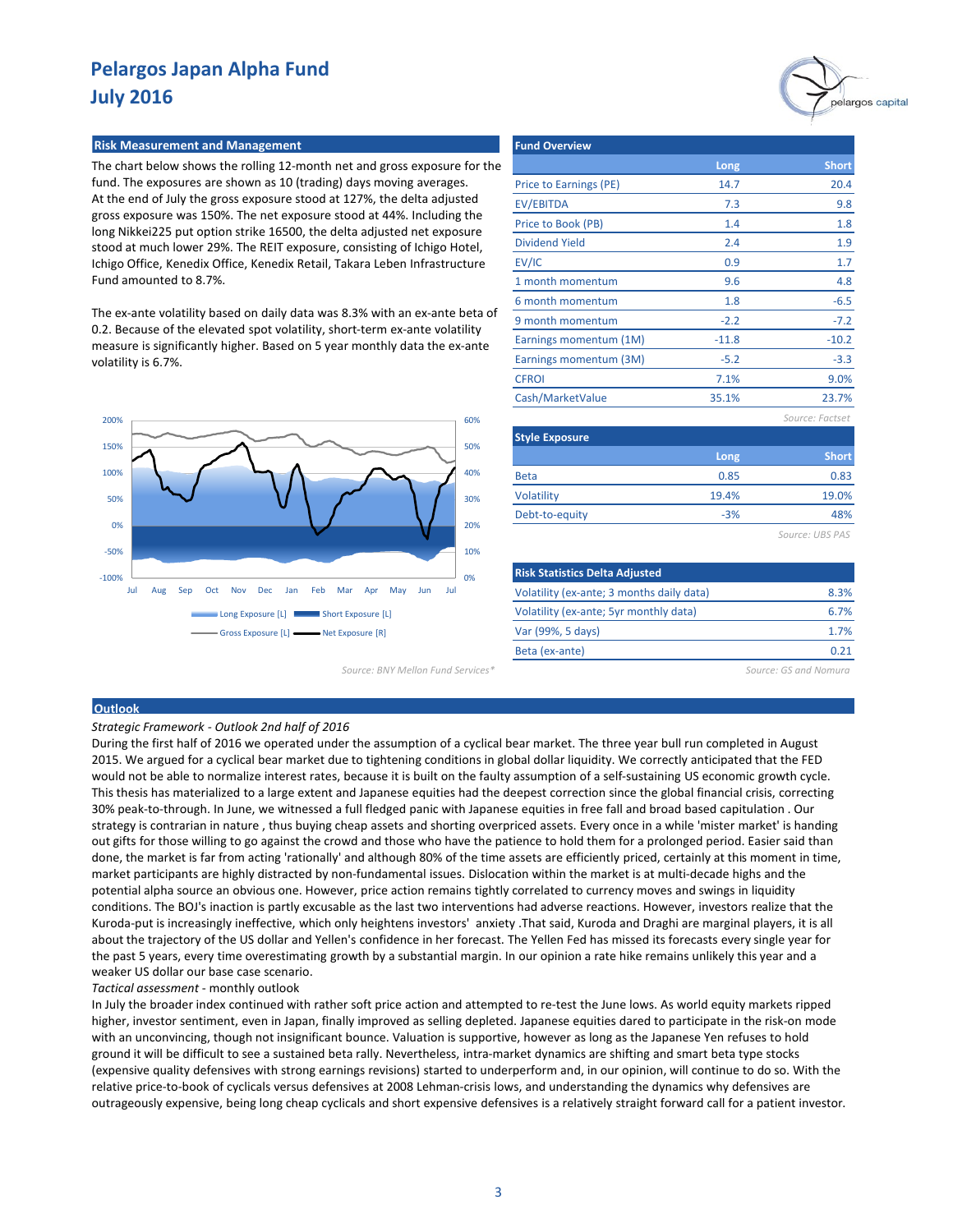

| <b>Historic Fund Performance (Monthly)</b> |          |          |            |          |            |            |          |          |            |          |            |          |
|--------------------------------------------|----------|----------|------------|----------|------------|------------|----------|----------|------------|----------|------------|----------|
|                                            | Jan      | Feb      | <b>Mar</b> | Apr      | <b>May</b> | <b>Jun</b> | Jul      | Aug.     | <b>Sep</b> | Oct      | <b>Nov</b> | Dec      |
| <b>Class A EUR</b>                         |          |          |            |          |            |            |          |          |            |          |            |          |
| 2016                                       | 1.35%    | 0.88%    | 1.08%      | $-0.20%$ | $-1.03%$   | $-4.52%$   | 2.08%    |          |            |          |            |          |
| 2015                                       | $-1.28%$ | 4.85%    | $-0.32%$   | 3.21%    | 2.54%      | $-1.63%$   | $-3.07%$ | $-3.05%$ | 2.42%      | 1.83%    | 2.16%      | $-1.62%$ |
| 2014                                       | $-3.21%$ | $-0.64%$ | $-0.59%$   | $-1.03%$ | $-2.28%$   | 1.40%      | 0.19%    | $-0.64%$ | 2.01%      | $-1.94%$ | $-1.28%$   | 0.92%    |
| 2013                                       | 4.99%    | $-0.58%$ | 6.55%      | 6.10%    | $-1.05%$   | $-0.78%$   | 0.26%    | $-0.91%$ | 1.08%      | $-0.79%$ | 1.35%      | 1.61%    |
| 2012                                       | $-1.43%$ | 3.77%    | 1.31%      | $-1.26%$ | $-3.88%$   | 1.72%      | 0.79%    | 0.89%    | 1.28%      | 0.54%    | 2.53%      | 3.78%    |
| 2011                                       | 0.84%    | $-0.06%$ | $-1.56%$   | 0.10%    | $-0.19%$   | 0.38%      | $-0.01%$ | $-3.68%$ | 0.64%      | $-0.41%$ | $-2.64%$   | 1.64%    |
| 2010                                       | 0.65%    | $-0.25%$ | 3.27%      | 3.16%    | $-2.71%$   | $-1.27%$   | 1.12%    | $-0.39%$ | 0.82%      | 1.03%    | 1.28%      | 1.75%    |
| 2009                                       | 0.35%    | 1.62%    | $-0.76%$   | $-0.71%$ | 0.98%      | 1.03%      | $-1.84%$ | 2.07%    | $-1.61%$   | $-0.40%$ | $-3.37%$   | 3.19%    |

#### **Class B EUR**

| 2016 | 1.27%    | 0.92%    | 1.18%    | $-0.19%$ | $-1.06%$ | $-4.33%$ | 2.12%    |          |          |          |          |          |
|------|----------|----------|----------|----------|----------|----------|----------|----------|----------|----------|----------|----------|
| 2015 | $-1.24%$ | 4.89%    | $-0.27%$ | 3.25%    | 2.57%    | $-1.67%$ | $-2.94%$ | $-3.01%$ | 2.46%    | 1.88%    | 2.06%    | $-1.42%$ |
| 2014 | $-3.16%$ | $-0.60%$ | $-0.56%$ | $-0.99%$ | $-2.24%$ | 1.44%    | 0.23%    | $-0.60%$ | 2.06%    | $-1.89%$ | $-1.24%$ | 0.96%    |
| 2013 | 5.35%    | $-0.58%$ | 6.98%    | 6.48%    | $-1.07%$ | $-0.78%$ | 0.31%    | $-0.92%$ | 1.18%    | $-0.80%$ | 1.46%    | 1.73%    |
| 2012 | $-1.38%$ | 3.81%    | 1.35%    | $-1.21%$ | $-3.83%$ | 1.76%    | 0.84%    | 0.93%    | 1.32%    | 0.58%    | 2.50%    | 4.06%    |
| 2011 | 0.93%    | $-0.03%$ | $-1.55%$ | 0.14%    | $-0.14%$ | 0.42%    | 0.03%    | $-3.63%$ | 0.69%    | $-0.38%$ | $-2.60%$ | 1.68%    |
| 2010 | 0.73%    | $-0.23%$ | 3.52%    | 3.39%    | $-2.83%$ | $-1.31%$ | 1.23%    | $-0.37%$ | 0.91%    | 1.13%    | 1.40%    | 1.89%    |
| 2009 | 2.07%    | 1.67%    | $-0.73%$ | $-0.67%$ | 1.34%    | 1.13%    | $-1.93%$ | 2.24%    | $-1.68%$ | $-0.39%$ | $-2.99%$ | 2.84%    |
| 2008 |          |          |          |          |          |          | 0.96%    | $-1.35%$ | 1.40%    | 3.44%    | 0.52%    | 1.39%    |

| <b>Historic Fund Performance (Yearly)</b> |          |       |          |        |        |               |       |       |       |  |
|-------------------------------------------|----------|-------|----------|--------|--------|---------------|-------|-------|-------|--|
|                                           | 2016     | 2015  | 2014     | 2013   | 2012   | 2011          | 2010  | 2009  | 2008  |  |
| <b>Class A EUR</b>                        | $-0.52%$ | 5.81% | $-6.99%$ | 18.86% |        | 10.24% -4.96% | 8.66% | 0.36% |       |  |
| <b>Class B EUR</b>                        | $-0.23%$ | 6.36% | $-6.52%$ | 20.57% | 10.95% | $-4.48\%$     | 9.67% | 2.75% | 6.46% |  |

### **Fund Facts Fund Facts Fund Facts**

**Investment Objective**

| <b>Investment Manager</b>         | <b>Pelargos Capital</b>      | <b>Fund Size in EUR</b>                   | € 88,216,183                               |
|-----------------------------------|------------------------------|-------------------------------------------|--------------------------------------------|
| <b>Legal Status</b>               | FGR (fund for joint account) | <b>Fund Size in USD</b>                   | \$98,572,763                               |
| <b>Fiscal Status</b>              | VBI (tax exempt)             | <b>Participations Outstanding Class A</b> | 236                                        |
| <b>Dividend Policy</b>            | Reinvestment                 | <b>Participations Outstanding Class B</b> | 57,800                                     |
| <b>Base Currency</b>              | <b>EUR</b>                   | <b>Minimum Subscription Class A</b>       | <b>EUR 10,000</b>                          |
| <b>ISIN Class A EUR</b>           | NL0009051887                 | <b>Minimum Subscription Class B</b>       | <b>EUR 10,000</b>                          |
| <b>ISIN Class B EUR</b>           | NL0001118015                 | <b>Dealing Day</b>                        | First business day of each month           |
| <b>Inception Date Class A EUR</b> | January 2009                 | <b>Subscription</b>                       | Any dealing day, 5 business days notice    |
| <b>Inception Date Class B EUR</b> | <b>July 2008</b>             | <b>Redemption</b>                         | 15 business days notice                    |
|                                   |                              | <b>Management Fee Class A</b>             | 1.5%                                       |
| <b>Company Facts</b>              |                              | <b>Management Fee Class B</b>             | 1.0%                                       |
| <b>Firm AUM in EUR</b>            | € 208,337,150                | <b>Performance Fee Class A</b>            | 20% subject to High Watermark              |
| <b>Firm AUM in USD</b>            | \$232,795,931                | <b>Performance Fee Class B</b>            | 15% subject to High Watermark              |
|                                   |                              | <b>Early Redemption Fee</b>               | max 1% (accrues to Fund)                   |
|                                   |                              | <b>Lock-up Class B</b>                    | 1 year                                     |
| <b>Portfolio Managers</b>         |                              | <b>Service Providers</b>                  |                                            |
| <b>Richard Dingemans</b>          |                              | <b>Prime Brokers</b>                      | <b>UBS AG, Goldman Sachs International</b> |
| <b>Michael Kretschmer</b>         |                              | <b>Administrator</b>                      | <b>BNY Mellon Fund Services</b>            |
|                                   |                              | <b>Accountant</b>                         | PricewaterhouseCoopers                     |
| <b>Fund Description</b>           |                              | Legal                                     | De Brauw Blackstone Westbroek N.V.         |
| <b>Investment Strategy</b>        | <b>Equity Long/Short</b>     | <b>Title Holder</b>                       | SGG Netherlands N.V.                       |
| <b>Investment Style</b>           | Value with a twist           | <b>Depositary</b>                         | <b>Bank of New York Mellon</b>             |

Capital appreciation through investing in long/short positions in Japanese securities